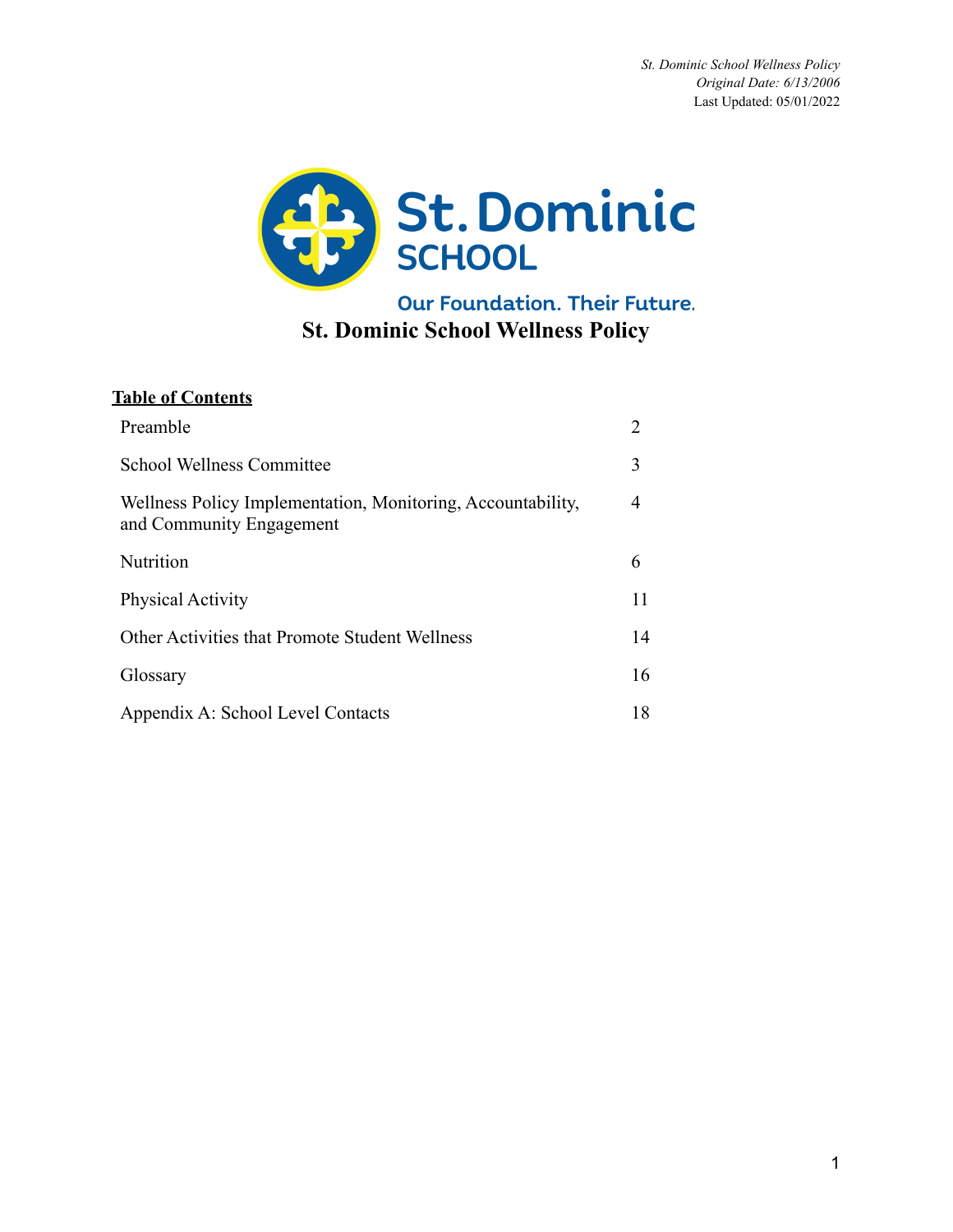## **St. Dominic School Wellness Policy**

## *Preamble*

St. Dominic School (hereto referred to as the District) is committed to the optimal development of every student. The District believes that for students to have the opportunity to achieve personal, academic, developmental and social success, we need to create positive, safe and health-promoting learning environments at every level, in every setting, throughout the school year. Research shows that two components, good nutrition and physical activity before, during and after the school day, are strongly correlated with positive student outcomes. For example, student participation in the U.S. Department of Agriculture's (USDA) School Breakfast Program is associated with higher grades and standardized test scores, lower absenteeism and better performance on cognitive tasks.i,ii,iii,iv,v,vi,vii Conversely, less-than-adequate consumption of specific foods including fruits, vegetables and dairy products, is associated with lower grades among students.viii,ix,x In addition, students who are physically active through active transport to and from school, recess, physical activity breaks, high-quality physical education and extracurricular activities – do better academically.xi,xii,xiii,xiv. Finally, there is evidence that adequate hydration is associated with better cognitive performance. <sup>15,16,17</sup>

This policy outlines the District's approach to ensuring environments and opportunities for all students to practice healthy eating and physical activity behaviors throughout the school day while minimizing commercial distractions. Specifically, this policy establishes goals and procedures to ensure that:

- Students in the District have access to healthy foods throughout the school day both through reimbursable school meals and other foods available throughout the school campus— in accordance with Federal and state nutrition standards;
- Students receive quality nutrition education that helps them develop lifelong healthy eating behaviors;
- Students have opportunities to be physically active before, during and after school;
- Schools engage in nutrition and physical activity promotion and other activities that promote student wellness;
- School staff are encouraged and supported to practice healthy nutrition and physical activity behaviors in and out of school;
- The community is engaged in supporting the work of the District in creating continuity between school and other settings for students and staff to practice lifelong healthy habits; and
- The District establishes and maintains an infrastructure for management, oversight, implementation, communication about and monitoring of the policy and its established goals and objectives.

This policy applies to all students, staff and schools in the District. Specific measurable goals and outcomes are identified within each section below.

- The District will coordinate the wellness policy with other aspects of school management, including the District's School Improvement Plan, when appropriate.
- NOTE: Will also include any relevant data or statistics from state or local sources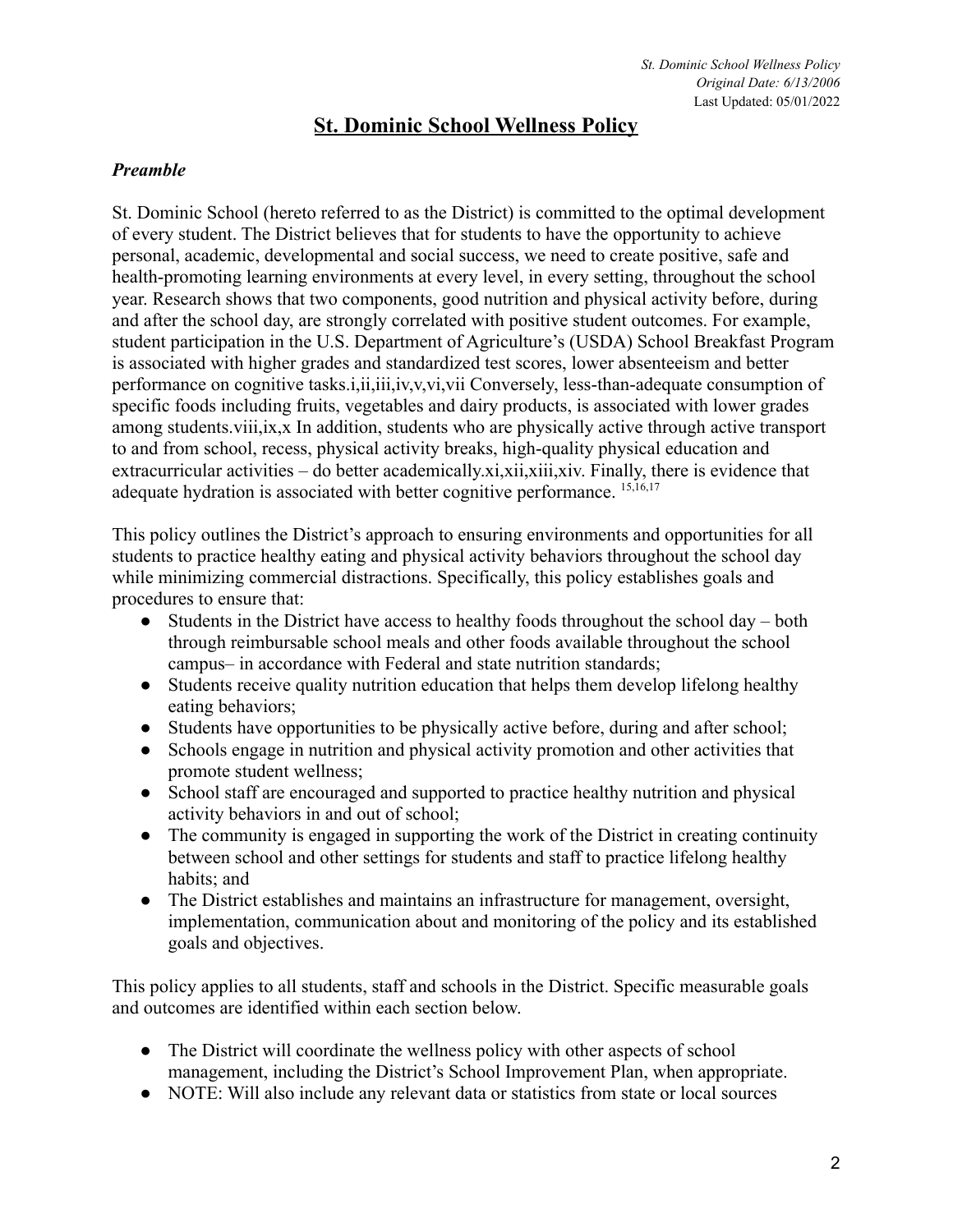supporting the need for establishing and achieving the goals in this policy

## **I. School Wellness Committee**

### *Committee Role and Membership*

The District will convene a representative district wellness committee (hereto referred to as the DWC or work within an existing school health committee) that meets at least four times per year to establish goals for and oversee school health and safety policies and programs, including development, implementation and periodic review and update of this district-level wellness policy (heretofore referred as "wellness policy").

The DWC membership will represent all school levels (elementary and secondary schools) and include (to the extent possible), but not be limited to: parents and caregivers; students; representatives of the school nutrition program (e.g., school nutrition director); physical education teachers; health education teachers; school health professionals (e.g., health education teachers, school health services staff [e.g., nurses, physicians, dentists, health educators, and other allied health personnel who provide school health services], and mental health and social services staff [e.g., school counselors, psychologists, social workers, or psychiatrists]; school administrators (e.g.., superintendent, principal, vice principal), school board members; health professionals (e.g., dietitians, doctors, nurses, dentists); and the general public. When possible, membership will also include Supplemental Nutrition Assistance Program Education coordinators (SNAP-EDEDSNAP-Ed). To the extent possible, the DWC will include representatives from each school building and reflect the diversity of the community.

#### *Leadership*

The Principal or designee(s) will convene the DWC and facilitate development of and updates to the wellness policy, and will ensure each school's compliance with the policy. The designated official for oversight is the Principal, St. Dominic School, 507-645-8136.

The name(s), title(s), and contact information (email address is sufficient) of this/these individual(s) is(are):

| <b>Name</b>       | Title / Relationship to<br>the School or District | <b>Email address</b>            | Role on<br><b>Committee</b>                                              |
|-------------------|---------------------------------------------------|---------------------------------|--------------------------------------------------------------------------|
| Dawn Biren        | Principal                                         | dawnbiren@schoolofstdominic.org | Assists in the<br>evaluation of the<br>wellness policy<br>implementation |
| Mary Lazaro-Hefer | Kitchen Manager                                   | kitchen@schoolofstdominic.org   | Assists in the<br>evaluation of the<br>wellness policy                   |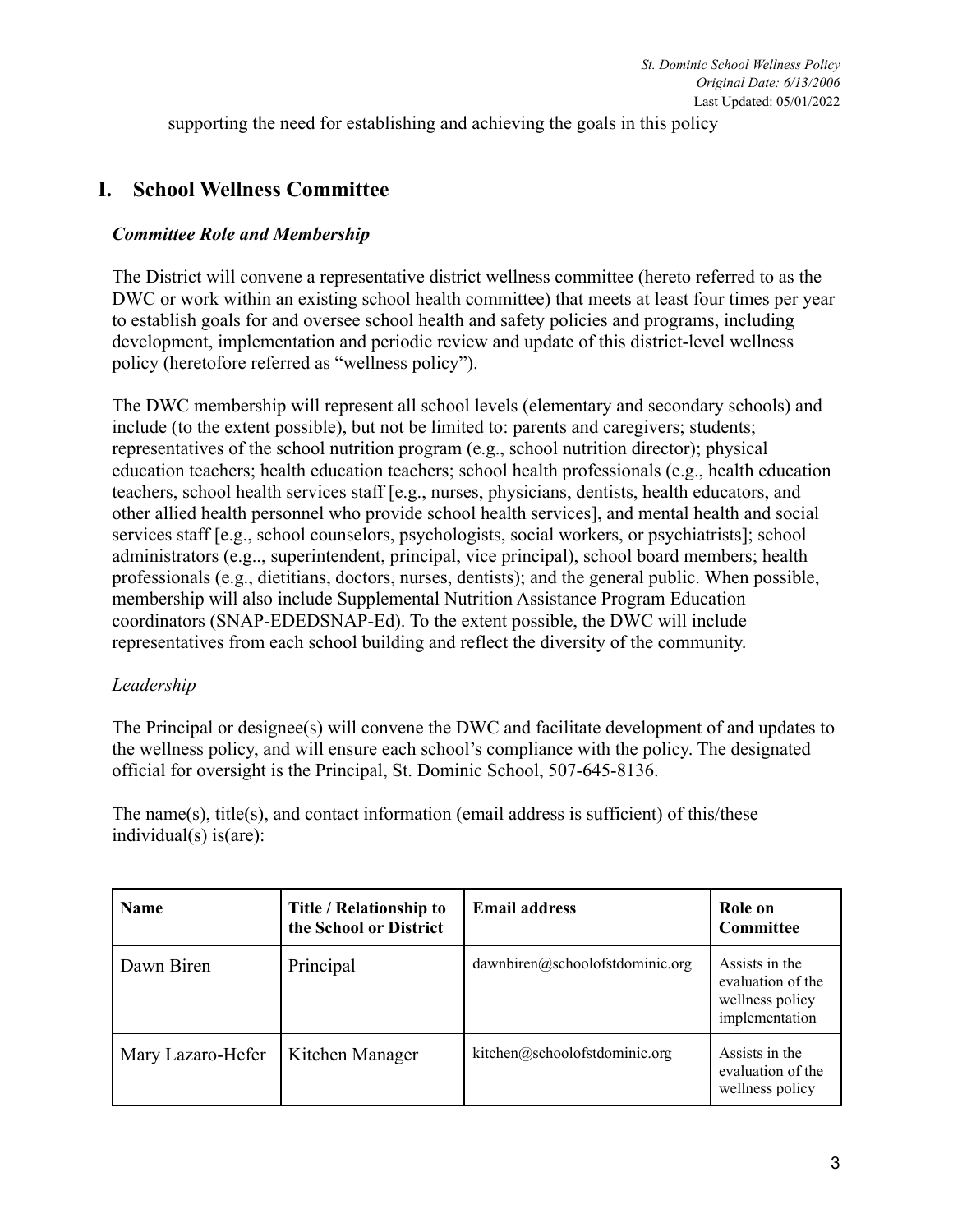|                   |                                                               |                                      | implementation                                                           |
|-------------------|---------------------------------------------------------------|--------------------------------------|--------------------------------------------------------------------------|
| Nick Bornhauser   | <b>Physical Education</b><br>Teacher<br>(Preschool-8th Grade) | nickbornhauser@schoolofstdominic.org | Assists in the<br>evaluation of the<br>wellness policy<br>implementation |
| Jackie Chatelaine | Kindergarten Teacher                                          | kindergarten@schoolofstdominic.org   | Assists in the<br>evaluation of the<br>wellness policy<br>implementation |
| Nica Patterson    | School Health Para                                            | nurse@schoolofstdominic.org          | Assists in the<br>evaluation of the<br>wellness policy<br>implementation |

Each school will designate a school wellness policy coordinator, who will ensure compliance with the policy. Refer to Appendix A for a list of school-level wellness policy coordinators.

# **II. Wellness Policy Implementation, Monitoring, Accountability and Community Engagement**

## *Implementation Plan*

The District will develop and maintain a plan for implementation to manage and coordinate the execution of this wellness policy. The plan delineates roles, responsibilities, actions and timelines specific to each school; and includes information about who will be responsible to make what change, by how much, where and when; as well as specific goals and objectives for nutrition standards for all foods and beverages available on the school campus, food and beverage marketing, nutrition promotion and education, physical activity, physical education and other school-based activities that promote student wellness. It is recommended that the school use the Healthy Schools Program online tools to complete a school-level assessment based on the Centers for Disease Control and Prevention's School Health Index, create an action plan that fosters implementation and generate an annual progress report.

This wellness policy and the progress reports can be found at: schoolofstdominic.org.

## *Recordkeeping*

The District will retain records to document compliance with the requirements of the wellness policy at the school's administrative offices and/or on the school's computer network. Documentation maintained in this location will include but will not be limited to:

- The written wellness policy:
- Documentation demonstrating that the policy has been made available to the public;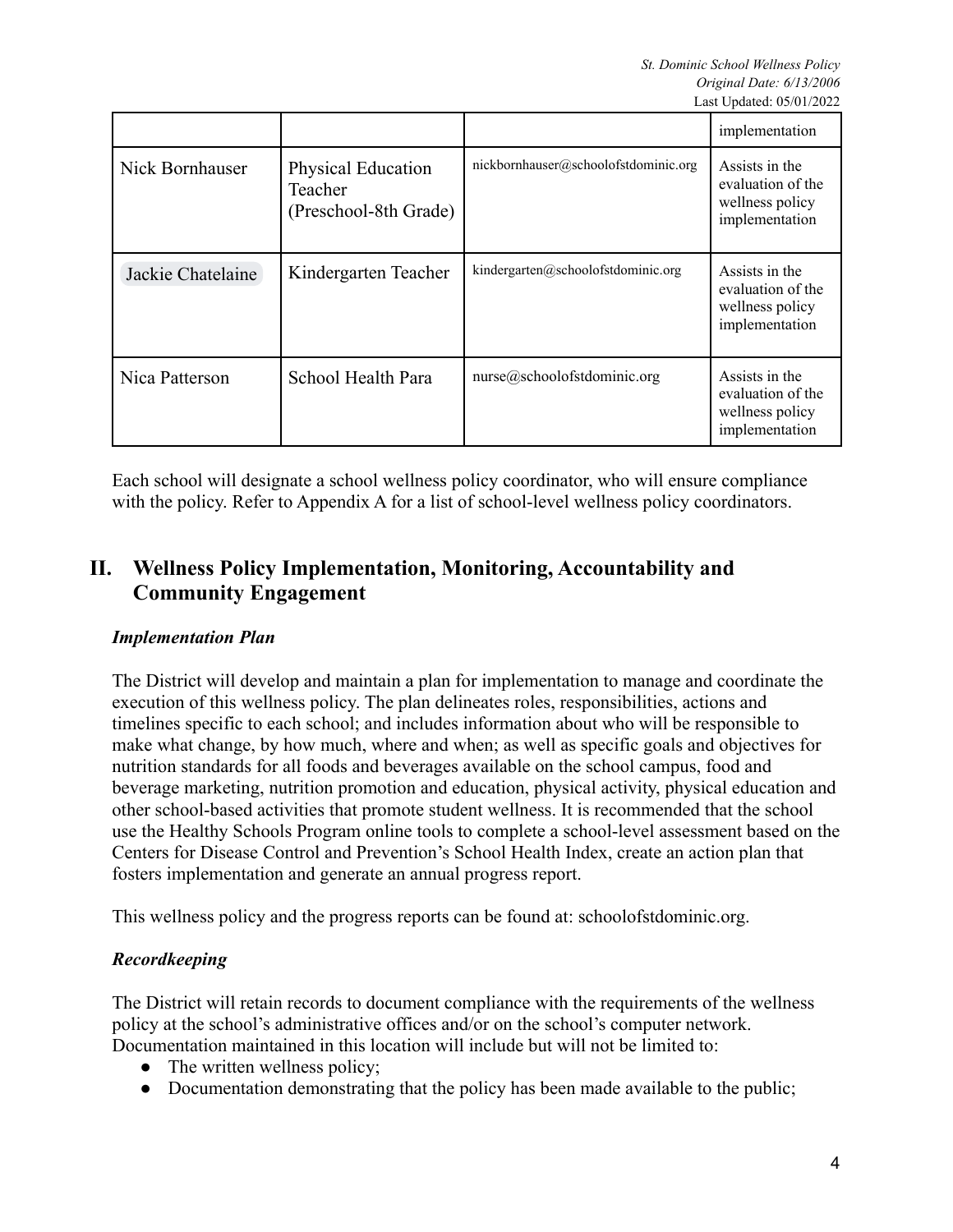- Documentation of efforts to review and update the Local Schools Wellness Policy; including an indication of who is involved in the update and methods the district uses to make stakeholders aware of their ability to participate on the DWC;
- Documentation to demonstrate compliance with the annual public notification requirements;
- The most recent assessment on the implementation of the local school wellness policy;
- Documentation demonstrating the most recent assessment on the implementation of the Local School Wellness Policy has been made available to the public.

## *Annual Notification of Policy*

The District will actively inform families and the public each year of basic information about this policy, including its content, any updates to the policy and implementation status. The District will make this information available via the district website and/or district-wide communications. The District will provide as much information as possible about the school nutrition environment. This will include a summary of the school's events or activities related to wellness policy implementation. Annually, the District will also publicize the name and contact information of the school officials leading and coordinating the committee, as well as information on how the public can get involved with the school wellness committee.

### *Triennial Progress Assessments*

At least once every three years, the District will evaluate compliance with the wellness policy to assess the implementation of the policy and include:

- The extent to which schools under the jurisdiction of the District are in compliance with the wellness policy;
- The extent to which the District's wellness policy compares to the Alliance for a Healthier Generation's model wellness policy; and
- A description of the progress made in attaining the goals of the District's wellness policy.

The position/person responsible for managing the triennial assessment and contact information is Dawn Biren, Principal, 507-645-8136.

The DWC, in collaboration with individual schools, will monitor schools' compliance with this wellness policy.

St. Dominic School will actively notify households/families of the availability of the triennial progress report.

#### *Revisions and Updating the Policy*

The DWC will update or modify the wellness policy based on the results of the annual School Health Index and triennial assessments and/or as District priorities change; community needs change; wellness goals are met; new health science, information, and technology emerges; and new Federal or state guidance or standards are issued. **The wellness policy will be assessed and updated as indicated at least every three years, following the triennial assessment.**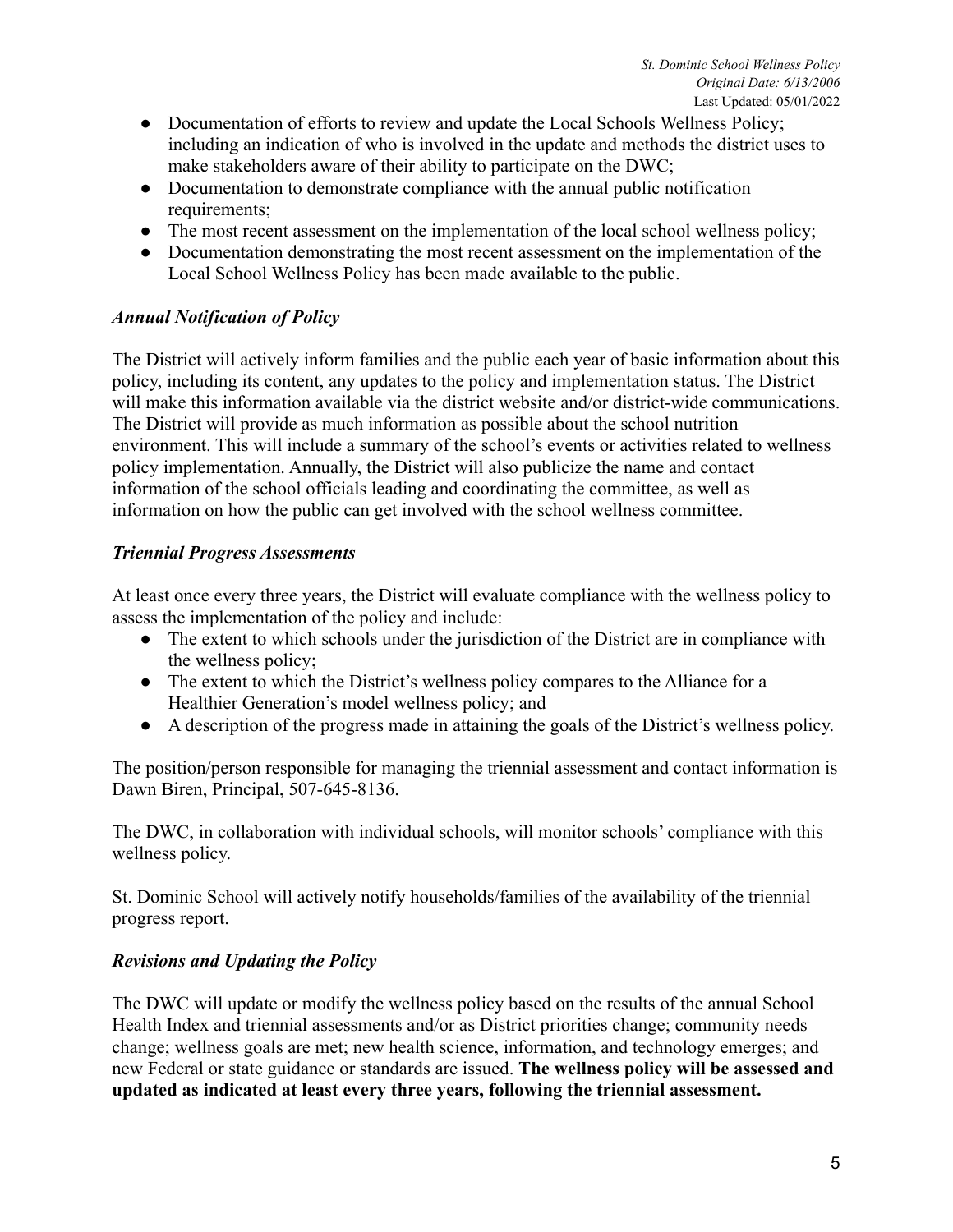### *Community Involvement, Outreach, and Communications*

The District is committed to being responsive to community input, which begins with awareness of the wellness policy. The District will actively communicate ways in which representatives of DWC and others can participate in the development, implementation and periodic review and update of the wellness policy through a variety of means appropriate for that district. The District will also inform parents of the improvements that have been made to school meals and compliance with school meal standards, availability of child nutrition programs and how to apply, and a description of and compliance with Smart Snacks in School nutrition standards. The District will use electronic mechanisms, such as email or displaying notices on the district's website, as well as non-electronic mechanisms, such as newsletters, presentations to parents, or sending information home to parents, to ensure that all families are actively notified of the content of, implementation of, and updates to the wellness policy, as well as how to get involved and support the policy. The District will ensure that communications are culturally and linguistically appropriate to the community, and accomplished through means similar to other ways that the district and individual schools are communicating important school information with parents.

The District will actively notify the public about the content of or any updates to the wellness policy annually, at a minimum. The District will also use these mechanisms to inform the community about the availability of the annual and triennial reports.

# **III. Nutrition**

#### *School Meals & Snacks*

Our school district is committed to serving healthy meals to children, with plenty of fruits, vegetables, whole grains, fat-free and low-fat milk; that are moderate in sodium, low in saturated fat, and have zero grams trans fat per serving (nutrition label or manufacturer's specification); and to meeting the nutrition needs of school children within their calorie requirements. The school meal programs aim to improve the diet and health of school children, help mitigate childhood obesity, model healthy eating to support the development of lifelong healthy eating patterns and support healthy choices while accommodating cultural food preferences and special dietary needs.

All schools within the District participate in USDA child nutrition programs, including the National School Lunch Program (NSLP) and Smart Snacks. All schools within the District are committed to offering school meals through the NSLP and Smart Snacks programs, and other applicable Federal child nutrition programs, that:

- Are accessible to all students;
- Are appealing and attractive to children;
- Are served in clean and pleasant settings;
- Meet or exceed current nutrition requirements established by local, state, and Federal statutes and regulations. (The District offers reimbursable school meals that meet USDA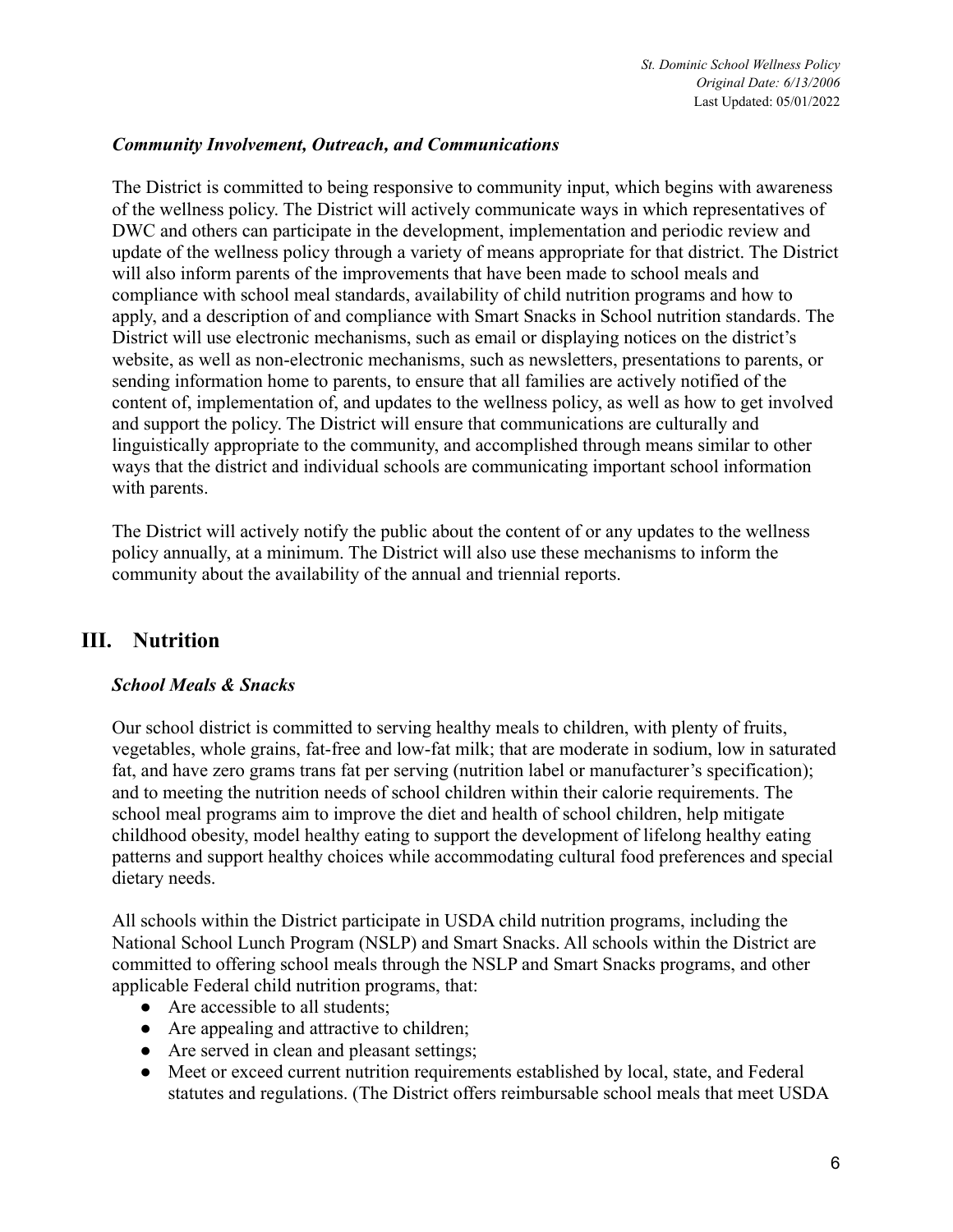nutrition standards.)

- Only Smart Snacks approved items will be served at before and after school care (St. Watch).
- Snack Cart will only serve Smart Snack approved snacks, and always have fruit and vegetable options available.
- Promote healthy food and beverage choices using at least ten of the following Smarter Lunchroom techniques:
	- Fresh fruit is available daily.
	- Daily fruit options are displayed in a location in the line of sight and reach of students.
	- All staff members, especially those serving, have been trained to politely prompt students to select and consume the daily vegetable options with their meal.
	- A reimbursable meal can be created with either entree option.
	- Student surveys and taste testing opportunities are used to inform menu development, dining space decor and promotional ideas.
	- Student artwork is displayed in the service and/or dining areas
	- Daily announcements are used to promote and market menu options. Menus will be posted on the school website.
	- Students will be allowed at least 20 minutes to eat lunch, counting from the time they have received their meal and are seated (meets Healthy Schools Program Gold-level criteria).
	- Students are served lunch at a reasonable and appropriate time of day.
	- Participation in Federal child nutrition programs will be promoted among students and families to help ensure that families know what programs are available in their children's school.

All grades K-8 will only be allowed 1 carton of Fat Free Chocolate milk a day and can choose whether they have it with snack or lunch. Preschool & Prekindergarten are only allowed 1% or Skim milk due the preschool meal pattern requirements.

## *Staff Qualifications and Professional Development*

All school nutrition program directors, managers and staff will meet or exceed hiring and annual continuing education/training requirements in the USDA professional standards for child nutrition professionals. These school nutrition personnel will refer to USDA's Professional Standards for School Nutrition Standards website to search for training that meets their learning needs.

## *Water*

To promote hydration, free, safe, unflavored drinking water will be available to all students throughout the school day\* and throughout every school campus\* ("school campus" and "school day" are defined in the glossary). The District will make drinking water available where school meals are served during mealtimes.

- Water cups/jugs will be available in the cafeteria if a drinking fountain is not present.
- All water sources and containers will be maintained on a regular basis to ensure good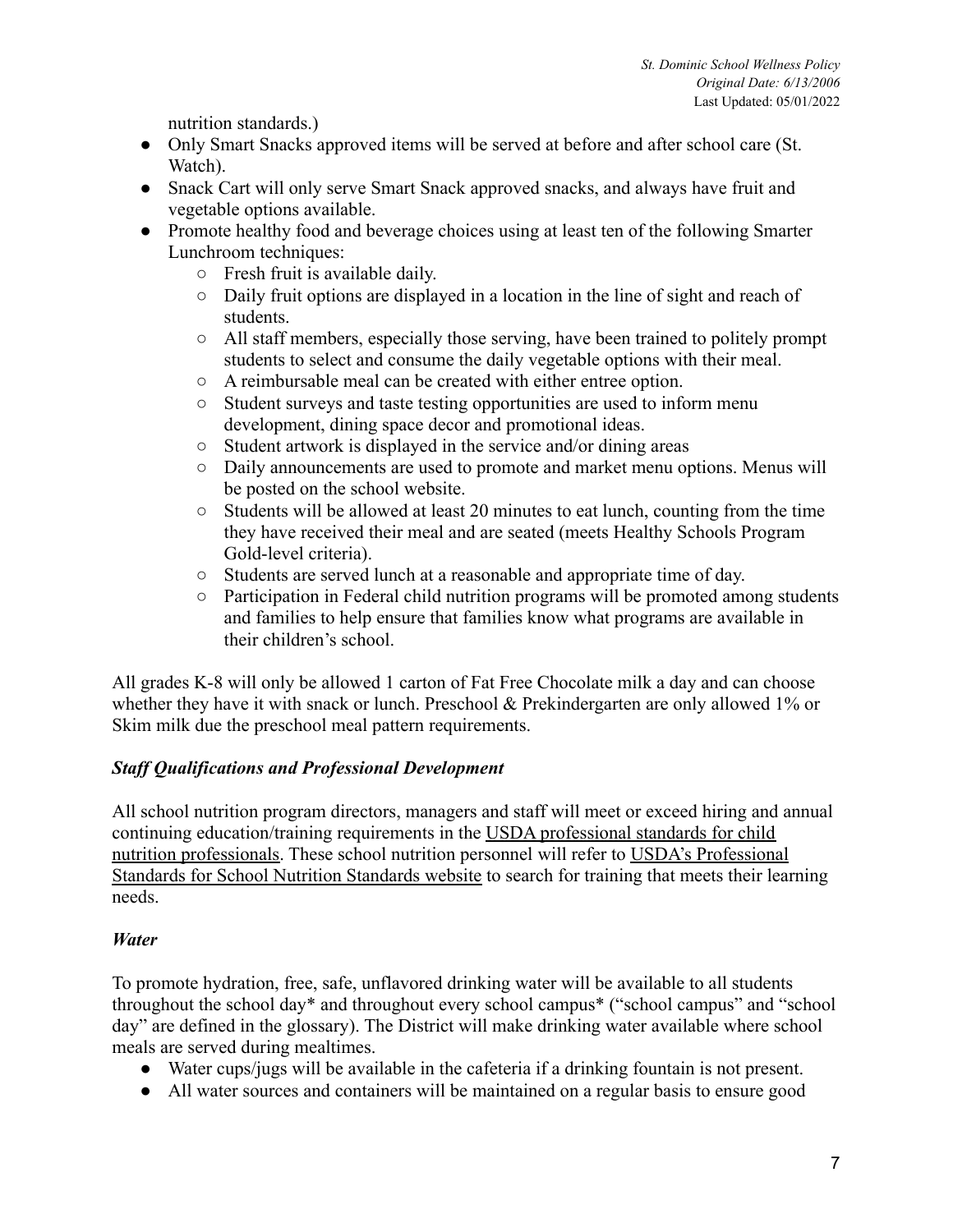hygiene and health safety standards. Such sources and containers may include drinking fountains, water jugs, hydration stations, water jets and other methods for delivering drinking water.]

• Students will be allowed to bring and carry (approved) water bottles filled with only water with them throughout the day.

## *Competitive Foods and Beverages*

The District is committed to ensuring that all foods and beverages available to students on the school campus\* during the school day\* support healthy eating. The foods and beverages sold and served outside of the school meal programs (e.g., "competitive" foods and beverages) will meet the USDA Smart Snacks in School nutrition standards, at a minimum. Smart Snacks aim to improve student health and well-being, increase consumption of healthful foods during the school day and create an environment that reinforces the development of healthy eating habits. A summary of the standards and information, as well as a Guide to Smart Snacks in Schools are available at: http://www.fns.usda.gov/healthierschoolday/tools-schools-smart-snacks. The Alliance for a Healthier Generation provides a set of tools to assist with implementation of Smart Snacks available at [www.foodplanner.healthiergeneration.org.](http://www.foodplanner.healthiergeneration.org)

To support healthy food choices and improve student health and well-being, all foods and beverages outside the reimbursable school meal programs that are sold to students on the school campus during the school day will meet or exceed the USDA Smart Snacks nutrition standards. These standards will apply in all locations and through all services where foods and beverages are sold, which may include, but are not limited to, à la carte options in cafeterias, vending machines, school stores and snack or food carts.

## *Celebrations and Rewards*

All foods offered on the school campus will meet or exceed the USDA Smart Snacks in School nutrition standards including through:

- 1. Celebrations and parties- The district will provide a list of healthy party ideas to parents and teachers , including non-food celebration ideas. Healthy party ideas are available from the Alliance for a Healthier Generation and from the USDA.
- 2. Classroom snacks brought by parents- The District will provide to parents a list of foods and beverages that meet Smart Snacks nutrition standards (see page 18 of wellness policy).
- 3. Rewards and incentives- The District will provide teachers and other relevant school staff a list of alternative ways to reward children. Foods and beverages will not be used as a reward, or withheld as punishment for any reason, such as for performance or behavior. [Meets Healthy Schools Program Silver-level criteria]

## *Fundraising*

Foods and beverages that meet or exceed the USDA Smart Snacks in Schools nutrition standards may be sold through fundraisers on the school campus\* during the school day\*. The District will make available to parents and teachers a list of healthy fundraising ideas [examples from the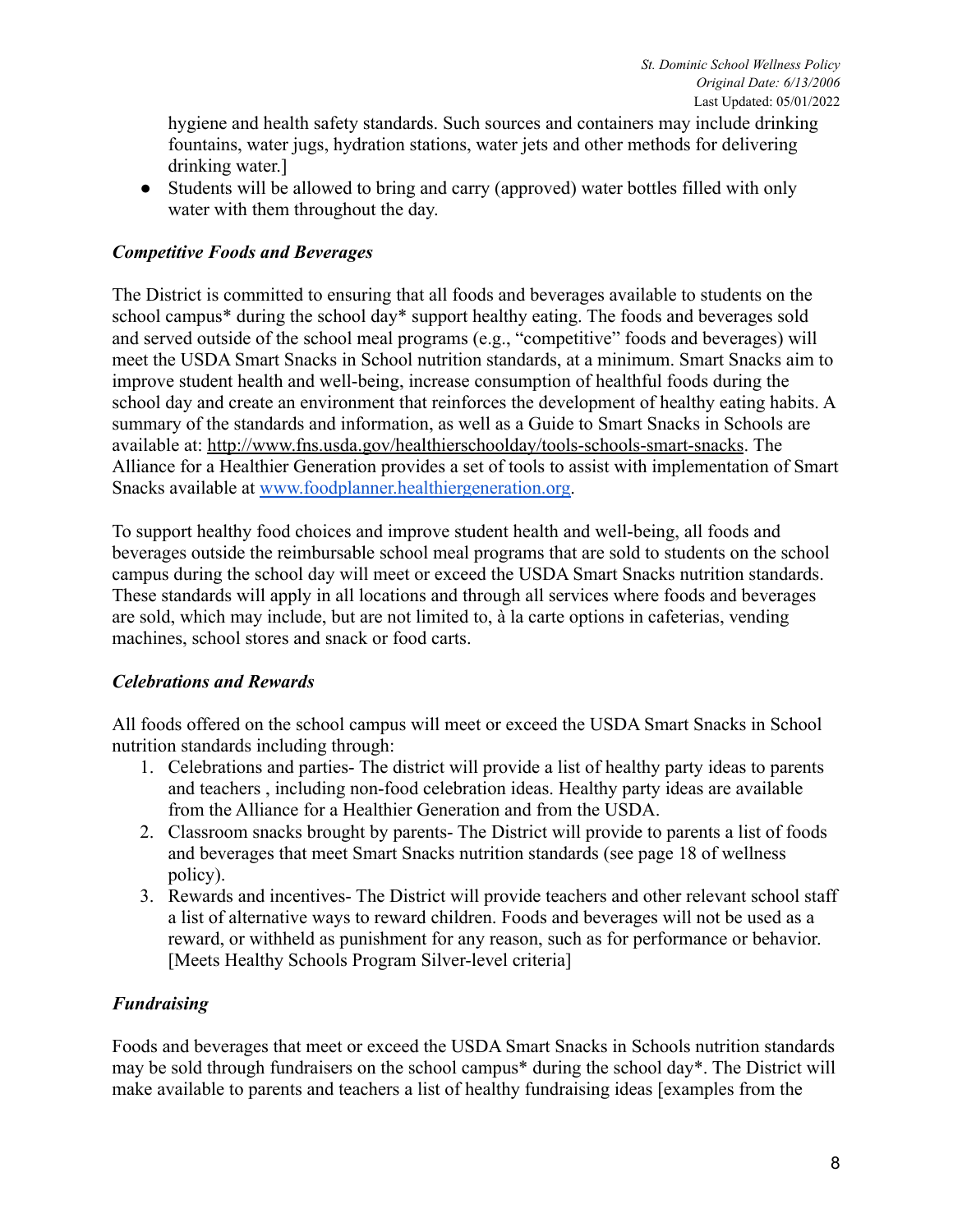Alliance for a Healthier Generation and the USDA].

#### *Nutrition Promotion*

Nutrition promotion and education positively influence lifelong eating behaviors by using evidence-based techniques and nutrition messages, and by creating food environments that encourage healthy nutrition choices and encourage participation in school meal programs. Students and staff will receive consistent nutrition messages throughout schools, classrooms, gymnasiums, and cafeterias. Nutrition promotion also includes marketing and advertising nutritious foods and beverages to students and is most effective when implemented consistently through a comprehensive and multi-channel approach by school staff, teachers, parents, students and the community.

The District will promote healthy food and beverage choices for all students throughout the school campus, as well as encourage participation in school meal programs. This promotion will occur through at least:

- Implementing at least ten or more evidence-based healthy food promotion techniques through the school meal programs using Smarter Lunchroom techniques; and
- Ensuring 100% of foods and beverages promoted to students meet the USDA Smart Snacks in School nutrition standards. Additional promotion techniques that the District and individual schools may use are available at http://www.foodplanner.healthiergeneration.org/.

#### *Nutrition Education*

The District will teach, model, encourage and support healthy eating by all students. Schools will provide nutrition education and engage in nutrition promotion that:

- Is designed to provide students with the knowledge and skills necessary to promote and protect their health;
- Is part of not only health education classes, but also integrated into other classroom instruction through subjects such as math, science, language arts, social sciences and elective subjects;
- Includes enjoyable, developmentally-appropriate, culturally-relevant and participatory activities, such as cooking demonstrations or lessons, promotions, taste-testing, farm visits and school gardens;
- Promotes fruits, vegetables, whole-grain products, low-fat and fat-free dairy products and healthy food preparation methods;
- Emphasizes caloric balance between food intake and energy expenditure (promotes physical activity/exercise);
- Links with school meal programs, cafeteria nutrition promotion activities, school gardens, Farm to School programs, other school foods and nutrition-related community services:
- Teaches media literacy with an emphasis on food and beverage marketing; and
- Includes nutrition education training for teachers and other staff.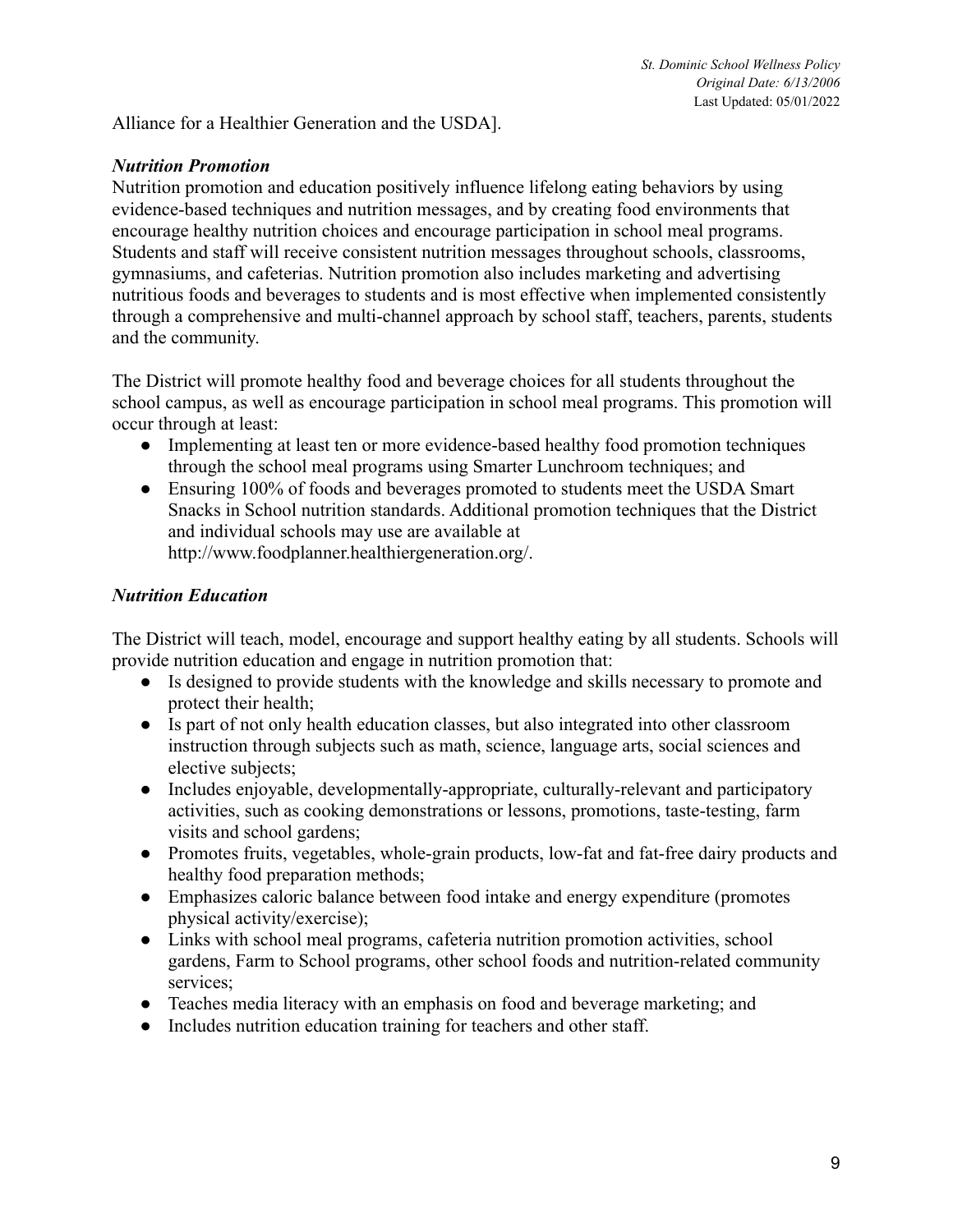### *Essential Healthy Eating Topics in Health Education*

The District will start implementing a curriculum in grades K-4 regarding health and nutrition, and will continue to have health classes in grades 5-8. The District will include in the health education curriculum a minimum of 12 of the following essential topics on healthy eating: Relationship between healthy eating and personal health and disease prevention

- Food guidance from MyPlate
- Reading and using FDA's nutrition fact labels
- Eating a variety of foods every day
- Balancing food intake and physical activity
- Eating more fruits, vegetables and whole grain products
- Choosing foods that are low in fat, saturated fat, and cholesterol and do not contain trans fat
- Choosing foods and beverages with little added sugars
- Eating more calcium-rich foods
- Preparing healthy meals and snacks
- Risks of unhealthy weight control practices
- Accepting body size differences
- Food safety
- Importance of water consumption
- Importance of eating breakfast
- Making healthy choices when eating at restaurants
- Eating disorders
- The Dietary Guidelines for Americans
- Reducing sodium intake
- Social influences on healthy eating, including media, family, peers and culture
- How to find valid information or services related to nutrition and dietary behavior
- How to develop a plan and track progress toward achieving a personal goal to eat healthfully
- Resisting peer pressure related to unhealthy dietary behavior
- Influencing, supporting, or advocating for others' healthy dietary behavior

## *Food and Beverage Marketing in Schools*

The District is committed to providing a school environment that ensures opportunities for all students to practice healthy eating and physical activity behaviors throughout the school day while minimizing commercial distractions. The District strives to teach students how to make informed choices about nutrition, health and physical activity. These efforts will be weakened if students are subjected to advertising on District property that contains messages inconsistent with the health information the District is imparting through nutrition education and health promotion efforts. It is the intent of the District to protect and promote student's health by permitting advertising and marketing for only those foods and beverages that are permitted to be sold on the school campus, consistent with the District's wellness policy.

Any foods and beverages marketed or promoted to students on the school campus\* during the school day\* will meet or exceed the USDA Smart Snacks in School nutrition standards such that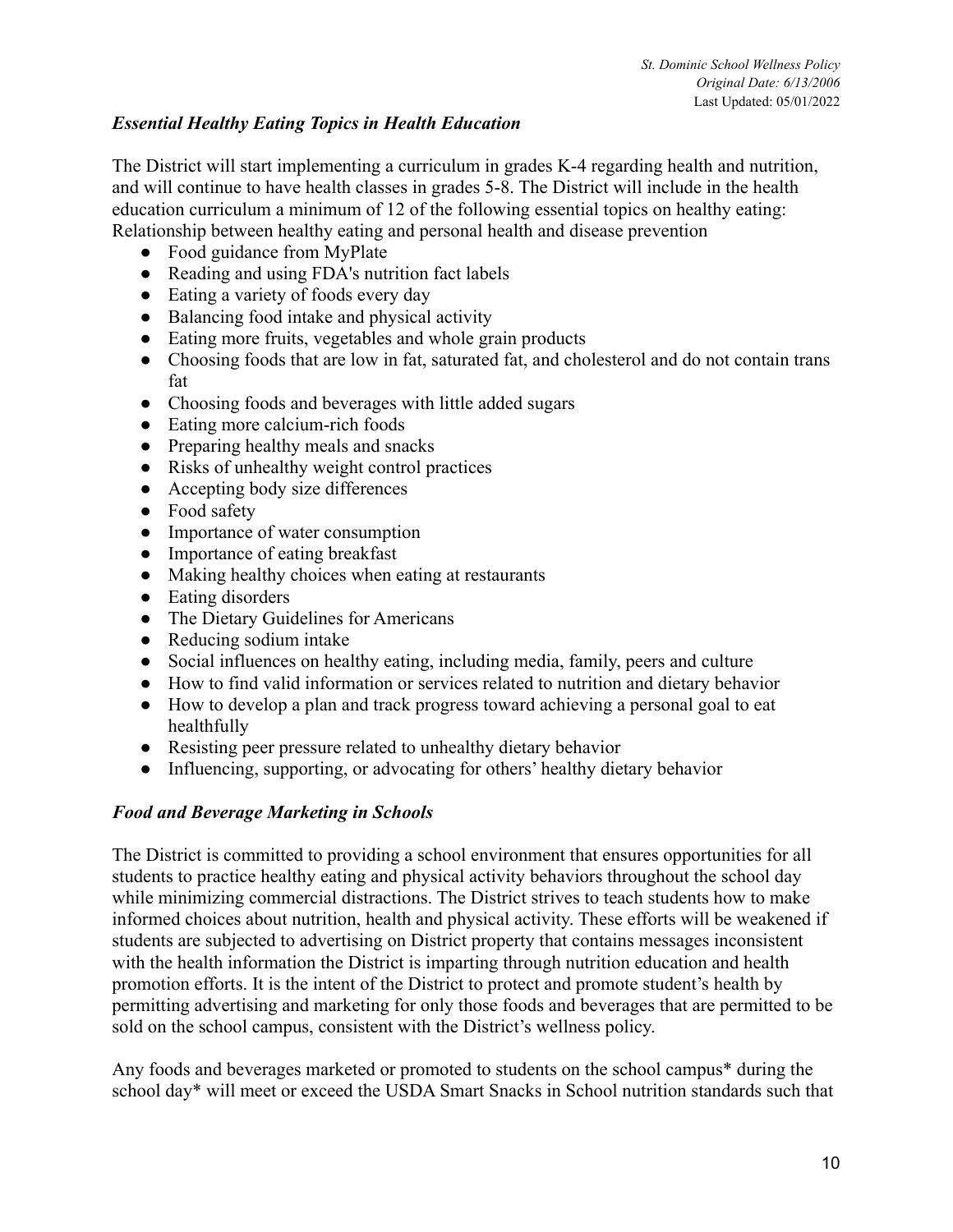only those foods that comply with or exceed those nutrition standards are permitted to be marketed or promoted to students.

Food and beverage marketing is defined as advertising and other promotions in schools. Food and beverage marketing often includes an oral, written, or graphic statements made for the purpose of promoting the sale of a food or beverage product made by the producer, manufacturer, seller or any other entity with a commercial interest in the product.xv This term includes, but is not limited to the following:

- Brand names, trademarks, logos or tags, except when placed on a physically present food or beverage product or its container.
- Displays, such as on vending machine exteriors
- Corporate brand, logo, name or trademark on school equipment, such as marquees, message boards, scoreboards or backboards (Note: immediate replacement of these items are not required; however, districts will replace or update scoreboards or other durable equipment when existing contracts are up for renewal or to the extent that is in financially possible over time so that items are in compliance with the marketing policy.)
- Corporate brand, logo, name or trademark on cups used for beverage dispensing, menu boards, coolers, trash cans and other food service equipment; as well as on posters, book covers, pupil assignment books or school supplies displayed, distributed, offered or sold by the District.
- Advertisements in school publications or school mailings.
- Free product samples, taste tests or coupons of a product, or free samples displaying advertising of a product.

As the District/school nutrition services/Athletics Department/PTA/PTO reviews existing contracts and considers new contracts, equipment and product purchasing (and replacement) decisions should reflect the applicable marketing guidelines established by the District wellness policy.

# **IV. Physical Activity**

Children and adolescents should participate in at least 60 minutes of physical activity every day. A substantial percentage of students' physical activity can be provided through a comprehensive school physical activity program (CSPAP). A CSPAP reflects strong coordination and synergy across all of the components: quality physical education as the foundation; physical activity before, during and after school; staff involvement and family and community engagement; and the district is committed to providing these opportunities. Schools will ensure that these varied physical activity opportunities are in addition to, and not as a substitute for, physical education (addressed in "Physical Education" subsection). All schools in the district will be encouraged to participate in Let's Move! Active Schools (www.letsmoveschools.org) in order to successfully address all CSPAP areas.

Physical activity during the school day (including but not limited to recess, classroom physical activity breaks or physical education) will not be withheld as punishment for any reason. This does not include participation on sports teams that have specific academic requirements. The district will provide teachers and other school staff with a list of ideas for alternative ways to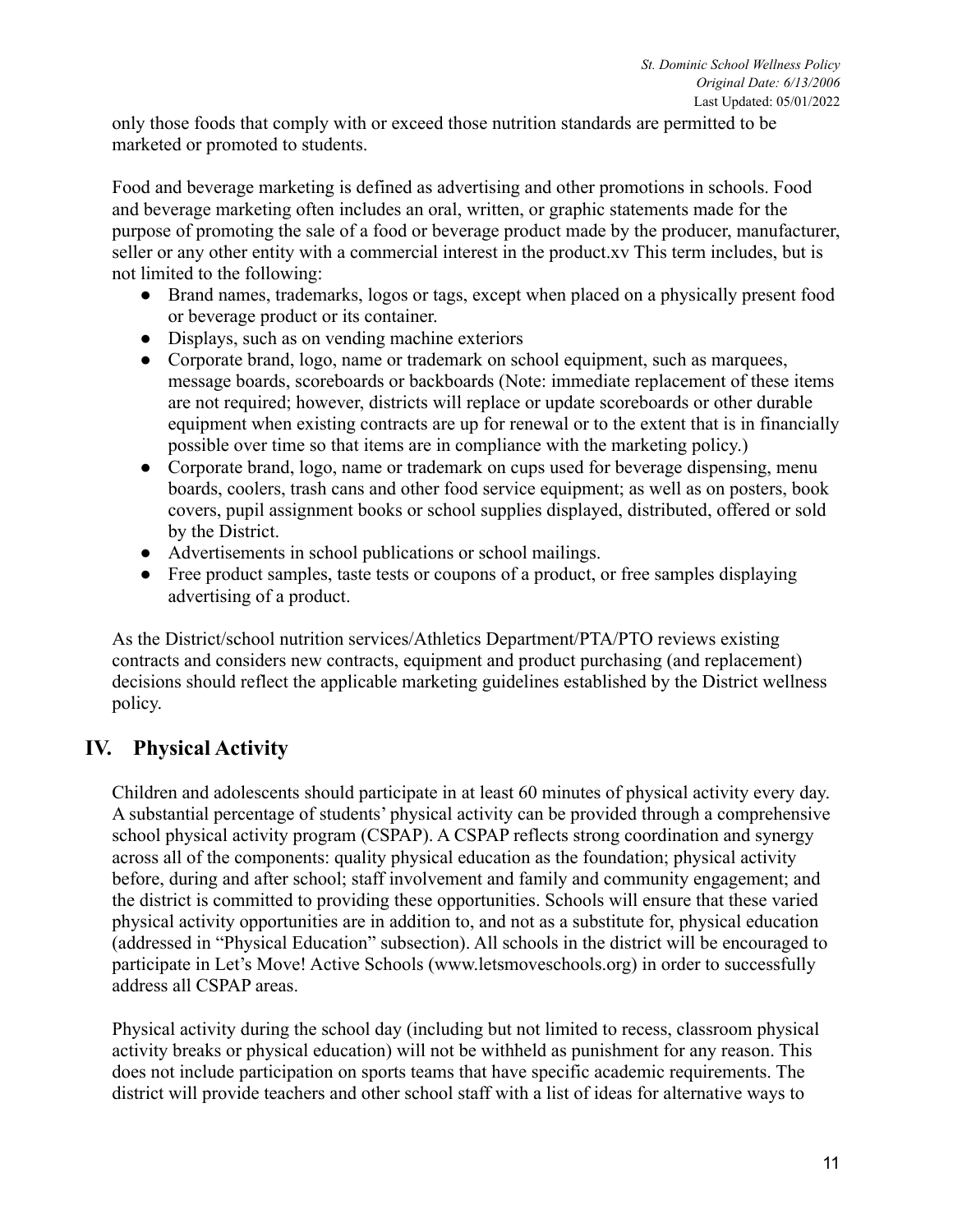discipline students.

To the extent practicable, the District will ensure that its grounds and facilities are safe and that equipment is available to students to be active. The District will conduct necessary inspections and repairs.

### *Physical Education*

The District will provide students with physical education, using an age-appropriate, sequential physical education curriculum consistent with national and state standards for physical education. The physical education curriculum will promote the benefits of a physically active lifestyle and will help students develop skills to engage in lifelong healthy habits, as well as incorporate essential health education concepts (discussed in the "Essential Physical Activity Topics in Health Education" subsection). The curriculum will support the essential components of physical education.

All students will be provided equal opportunity to participate in physical education classes. The District will make appropriate accommodations to allow for equitable participation for all students and will adapt physical education classes and equipment as necessary.

All District elementary students in each grade will receive physical education for at least 60-135 minutes per week throughout the school year. SMART *(Stimulating Maturity through Accelerated Readiness Training)* curriculum will be taught daily to Preschool and Pre-Kindergarten. Twice a week to Kindergarten and once a week to 1st grade students. All St. Dominic School middle school students are required to take the equivalent of one academic year of physical education.

The District physical education program will promote student physical fitness through individualized fitness and activity assessments.

- Students will be moderately to vigorously active for at least 50% of class time during most or all physical education class sessions (meets Healthy Schools Program Silver-level criteria).
- All physical education teachers in [District] will be required to participate in at least a once a year professional development in education (meets Healthy Schools Program Silver-level criteria).
- Waivers, exemptions, or substitutions for physical education classes are not granted.

#### *Essential Physical Activity Topics in Health Education*

Health education will be required in all grades (elementary) and the district will require middle and high school students to take and pass at least one health education course. The District will include in the health education curriculum a minimum of 12 the following essential topics on physical activity:

• The physical, psychological, or social benefits of physical activity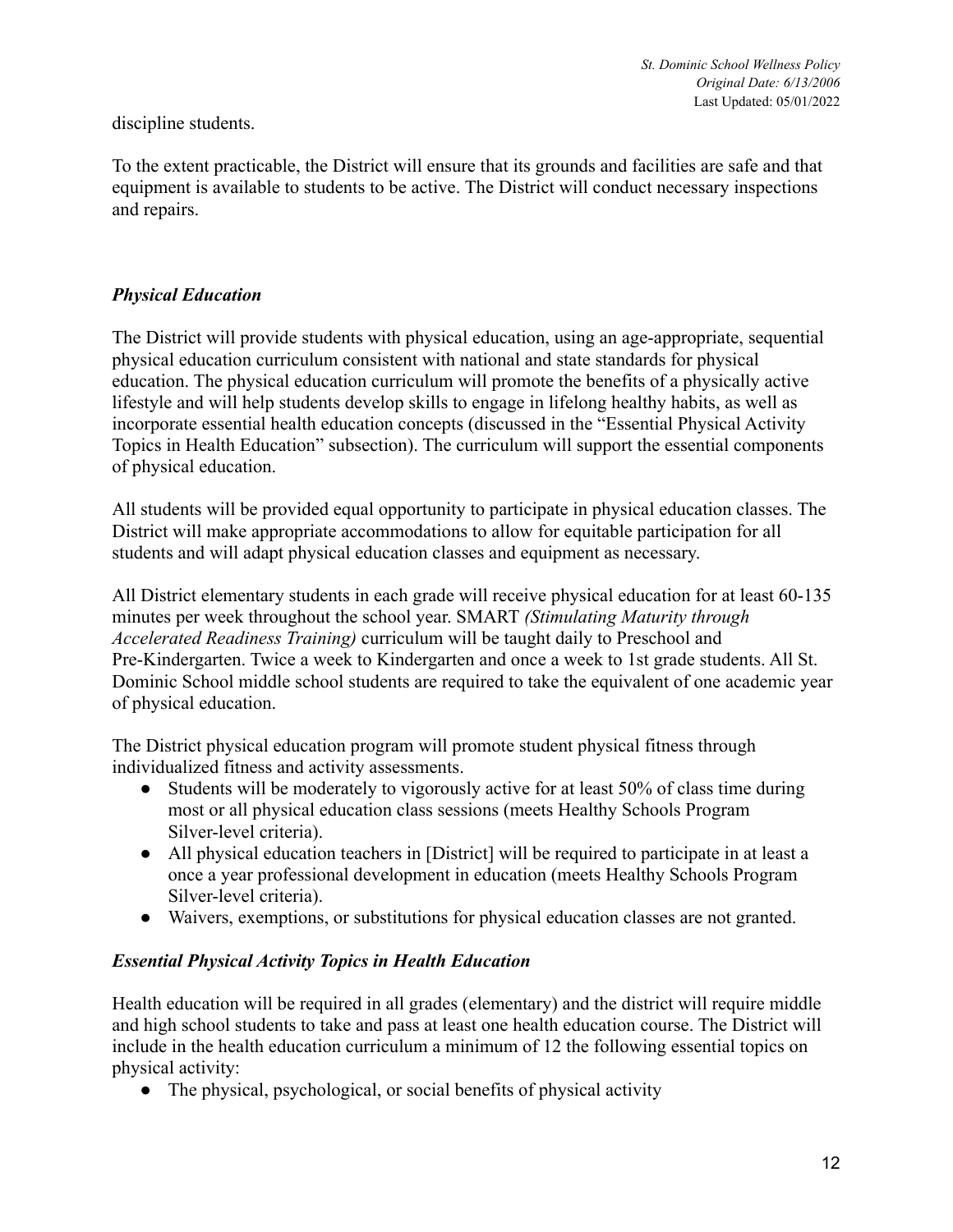- How physical activity can contribute to a healthy weight
- How physical activity can contribute to the academic learning process
- How an inactive lifestyle contributes to chronic disease
- Health-related fitness, that is, cardiovascular endurance, muscular endurance, muscular strength, flexibility, and body composition
- Differences between physical activity, exercise and fitness
- Phases of an exercise session, that is, warm up, workout and cool down
- Overcoming barriers to physical activity
- Decreasing sedentary activities, such as TV watching
- Opportunities for physical activity in the community
- Preventing injury during physical activity
- Weather-related safety, for example, avoiding heat stroke, hypothermia and sunburn while being physically active
- How much physical activity is enough, that is, determining frequency, intensity, time and type of physical activity
- Developing an individualized physical activity and fitness plan
- Monitoring progress toward reaching goals in an individualized physical activity plan
- Dangers of using performance-enhancing drugs, such as steroids
- Social influences on physical activity, including media, family, peers and culture
- How to find valid information or services related to physical activity and fitness
- How to influence, support, or advocate for others to engage in physical activity
- How to resist peer pressure that discourages physical activity.

#### *Recess Elementary*

All elementary schools will offer at least 20 minutes of recess on all days during the school year (This policy may be waived on early dismissal or late arrival days). If recess is offered before lunch, schools will have appropriate hand-washing facilities and/or hand-sanitizing mechanisms located just inside/outside the cafeteria to ensure proper hygiene prior to eating and students are required to use these mechanisms before eating. Hand-washing time, as well as time to put away coats/hats/gloves, will be built into the recess transition period/time frame before students enter the cafeteria.

**Outdoor recess** will be offered when weather is feasible for outdoor play. Students will be allowed outside for recess except when outdoor temperature is below zero degrees Fahrenheit, or at the discretion of the building administrator based on his/her best judgment of safety conditions.

In the event that the school or district must conduct indoor recess, teachers and staff will follow the indoor recess guidelines that promote physical activity for students, to the extent practicable.

Recess will complement, not substitute, physical education class. Recess monitors or teachers will encourage students to be active, and will serve as role models by being physically active alongside the students whenever feasible.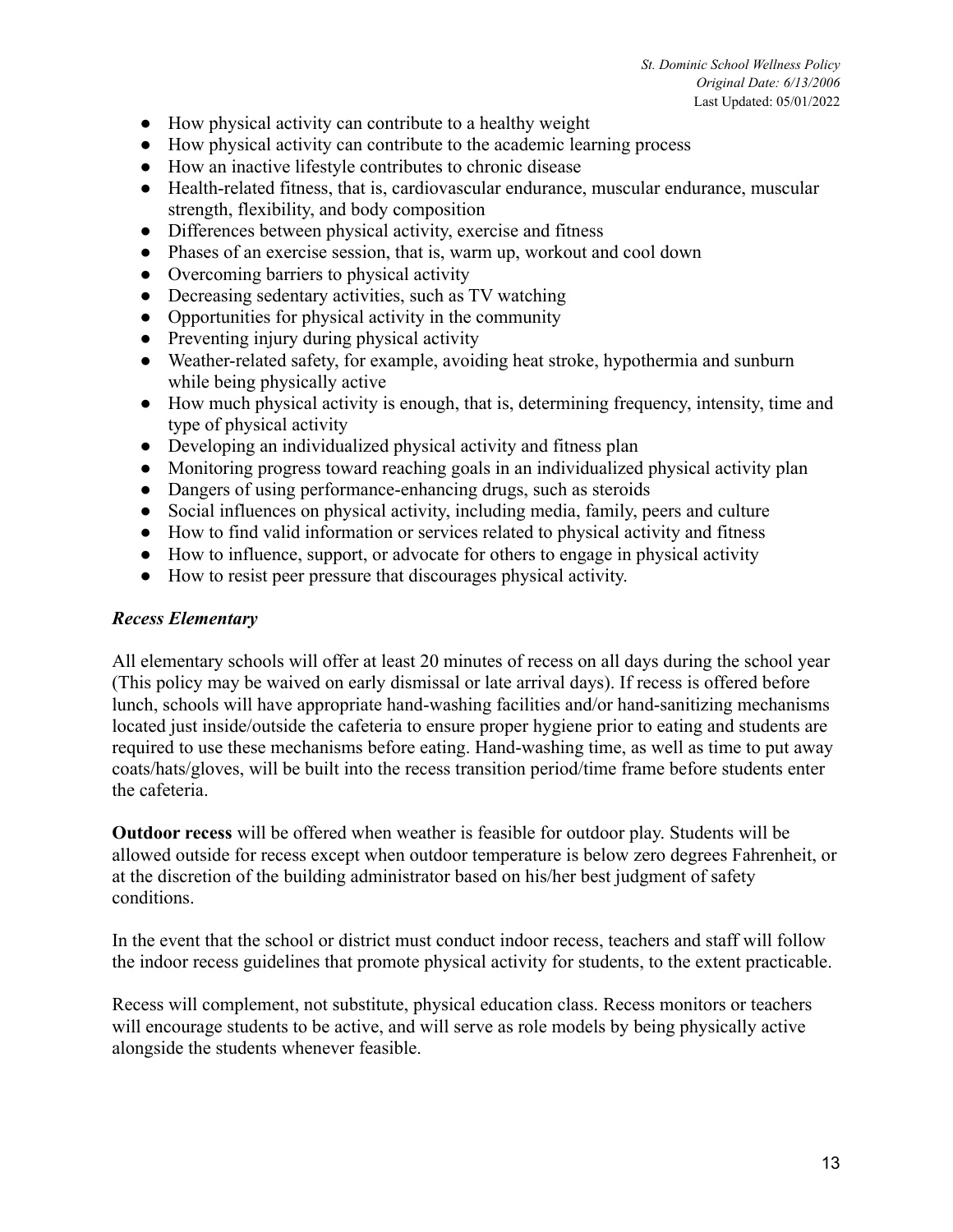## *Classroom Physical Activity Breaks (Elementary and Secondary)*

The District recognizes that students are more attentive and ready to learn if provided with periodic breaks when they can be physically active or stretch. Thus, students will be offered **periodic opportunities** to be active or to stretch throughout the day on all or most days during a typical school week. The District recommends teachers provide short (3-5-minute) physical activity breaks to students during and between classroom time at least three days per week. These physical activity breaks will complement, not substitute, for physical education class, recess, and class transition periods.

The District will provide resources and links to resources, tools, and technology with ideas for classroom physical activity breaks. Resources and ideas are available through USDA and the Alliance for a Healthier Generation.

#### *Active Academics*

Teachers will incorporate movement and kinesthetic learning approaches into "core" subject instruction when possible (e.g., science, math, language arts, social studies and others) and do their part to limit sedentary behavior during the school day.

The District will support classroom teachers incorporating physical activity and employing kinesthetic learning approaches into core subjects by providing annual professional development opportunities and resources, including information on leading activities, activity options, as well as making available background material on the connections between learning and movement.

Teachers will serve as role models by being physically active alongside the students whenever feasible.

#### *Before and After School Activities*

The District offers opportunities for students to participate in physical activity either before and/or after the school day (or both) through a variety of methods. The District will encourage students to be physically active before and after school by offering intramural and interscholastic sports such as volleyball & basketball.

#### *Active Transport*

The District will support active transport to and from school, such as walking or biking. The District will encourage this behavior by engaging in six or more of the activities below; including but not limited to:

- Designate safe or preferred routes to school
- Instruction on walking/bicycling safety provided to students
- Promote safe routes program to students, staff, and parents via newsletters, websites, local newspaper
- Use crossing guards
- Use walking school buses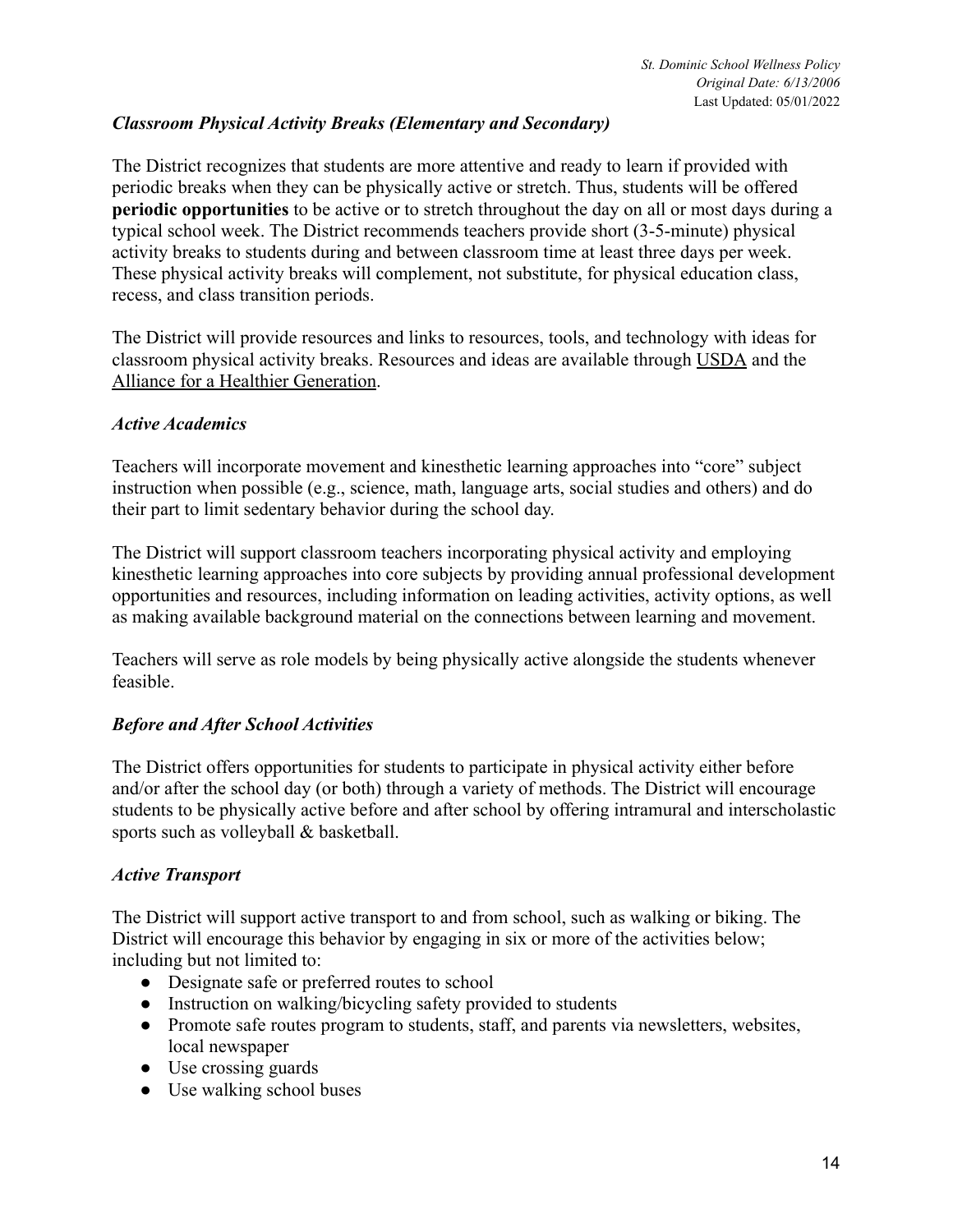- Document the number of children walking and or biking to and from school
- Create and distribute maps of school environments (e.g., sidewalks, crosswalks, roads, pathways, bike racks, etc.)

## **V. Other Activities that Support Student Wellness**

The District will integrate wellness activities across the entire school setting, not just in the cafeteria, other food and beverage venues and physical activity facilities. The District will coordinate and integrate other initiatives related to physical activity, physical education, nutrition and other wellness components so all efforts are complementary, not duplicative, and work towards the same set of goals and objectives promoting student well-being, optimal development and strong educational outcomes. The school will also work to incorporate and utilize physical incentives more often with events and activities.

Schools in the District are encouraged to coordinate content across curricular areas that promote student health, such as teaching nutrition concepts in mathematics, with consultation provided by either the school or the District's curriculum experts.

All efforts related to obtaining federal, state or association recognition for efforts, or grants/funding opportunities for healthy school environments will be coordinated with and complementary of the wellness policy, including but not limited to ensuring the involvement of the DWC/SWC.

All school-sponsored events will adhere to the wellness policy guidelines. All school-sponsored wellness events will include physical activity and healthy eating opportunities when appropriate.

## *Community Partnerships*

The District will develop relationships with community partners (e.g., hospitals, universities/colleges, local businesses, SNAP-Ed providers and coordinators, etc.) in support of this wellness policy's implementation. Existing and new community partnerships and sponsorships will be evaluated to ensure that they are consistent with the wellness policy and its goals.

#### *Community Health Promotion and Health Engagement*

The District will promote to parents/caregivers, families, and the general community the benefits of and approaches for healthy eating and physical activity throughout the school year. Families will be informed and invited to participate in school-sponsored activities and will receive information about health promotion efforts.

As described in the "Community Involvement, Outreach, and Communications" subsection, the District will use electronic mechanisms (e.g., email or displaying notices on the district's website), as well as non electronic mechanisms, (e.g., newsletters, presentations to parents or sending information home to parents), to ensure that all families are actively notified of opportunities to participate in school-sponsored activities and receive information about health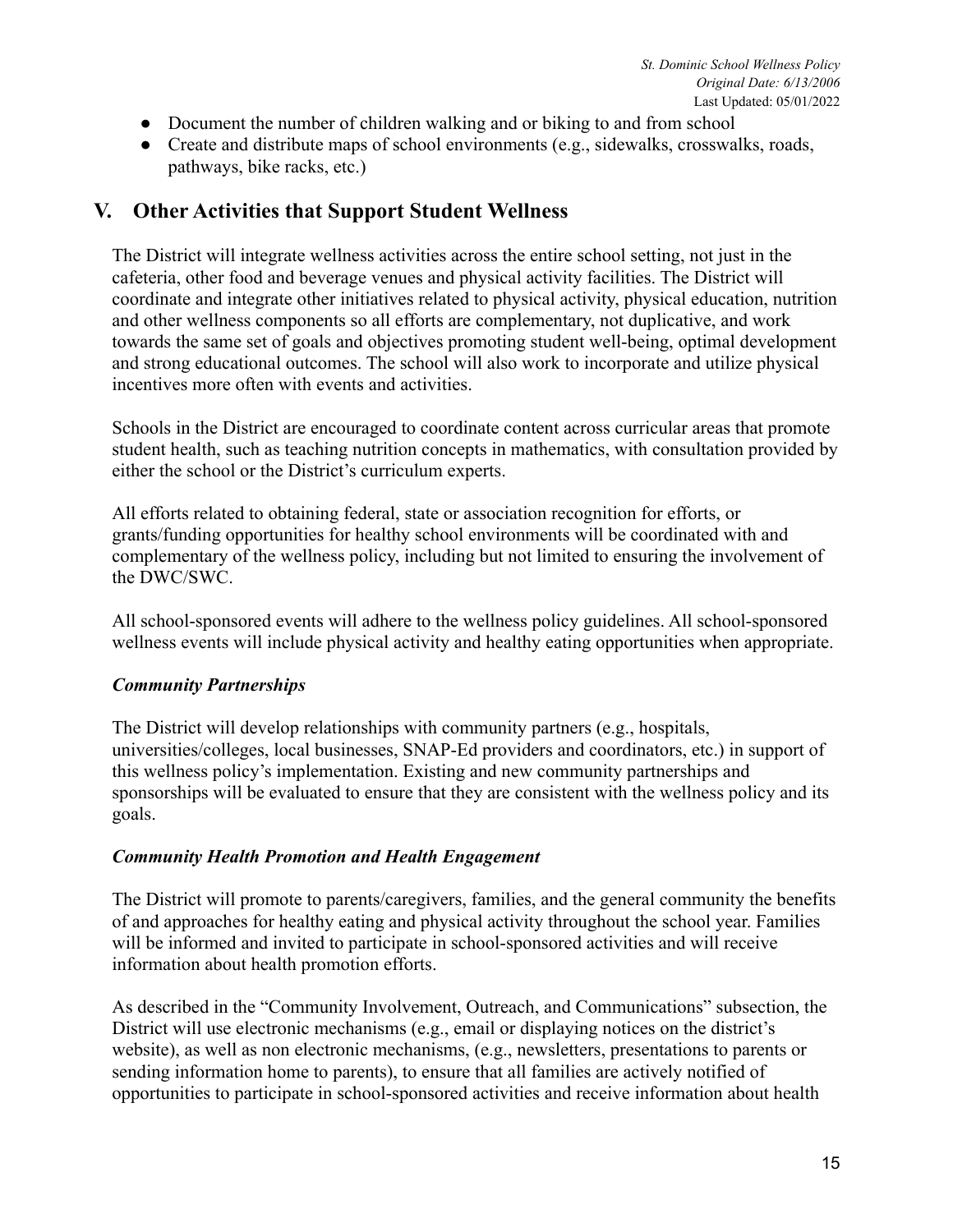#### promotion efforts.

#### *Staff Wellness and Healthy Promotion*

The DWC will have a staff wellness subcommittee that focuses on staff wellness issues, identifies and disseminates wellness resources and performs other functions that support staff wellness in coordination with human resources staff. The subcommittee leader's name is Dawn Biren.

Schools in the District will implement strategies to support staff in actively promoting and modeling healthy eating and physical activity behaviors. Examples of strategies schools will use, as well as specific actions staff members can take, include before school campus walking, after school campus walking, weekly minutes of physical activity contests, and healthy snack offered at faculty meetings. The District promotes staff member participation in health promotion programs and will support programs for staff members on healthy eating/weight management that are accessible and free or low-cost.

#### *Professional Learning*

When feasible, the District will offer annual professional learning opportunities and resources for staff to increase knowledge and skills about promoting healthy behaviors in the classroom and school (e.g., increasing the use of kinesthetic teaching approaches or incorporating nutrition lessons into math class). Professional learning will help District staff understand the connections between academics and health and the ways in which health and wellness are integrated into ongoing district reform or academic improvement plans/efforts.

## **Glossary**

**Extended School Day** – the time during, before and after school that includes activities such as clubs, intramural sports, band and choir practice, drama rehearsals and more.

**School Campus** - areas that are owned or leased by the school and used at any time for school-related activities, including on the outside of the school building, school buses or other vehicles used to transport students, athletic fields and stadiums (e.g., on scoreboards, coolers, cups, and water bottles), or parking lots.

**School Day** – the time between midnight the night before to 30 minutes after the end of the instructional day.

**Triennial** – recurring every three years.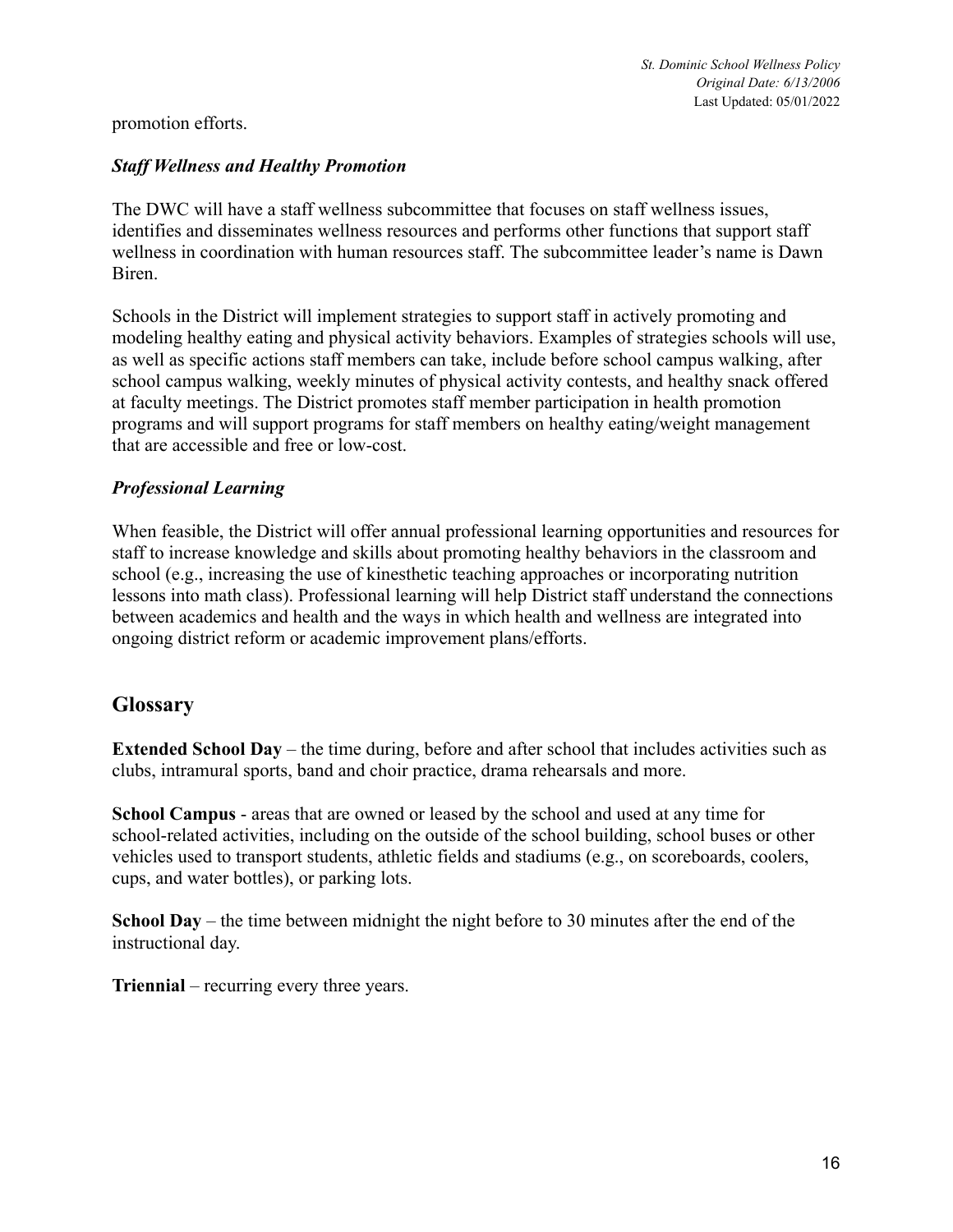1 Bradley, B, Green, AC. Do Health and Education Agencies in the United States Share Responsibility for Academic Achievement and Health? A Review of 25 years of Evidence About the Relationship of Adolescents' Academic Achievement and Health Behaviors, Journal of Adolescent Health. 2013; 52(5):523–532.

2 Meyers AF, Sampson AE, Weitzman M, Rogers BL, Kayne H. School breakfast program and school performance. American Journal of Diseases of Children. 1989;143(10):1234–1239.

3 Murphy JM. Breakfast and learning: an updated review. Current Nutrition & Food Science. 2007; 3:3–36.

4 Murphy JM, Pagano ME, Nachmani J, Sperling P, Kane S, Kleinman RE. The relationship of school breakfast to psychosocial and academic functioning: Cross-sectional and longitudinal observations in an inner-city school sample. Archives of Pediatrics and Adolescent Medicine. 1998;152(9):899–907.

5 Pollitt E, Mathews R. Breakfast and cognition: an integrative summary. American Journal of Clinical Nutrition. 1998; 67(4), 804S–813S.

6 Rampersaud GC, Pereira MA, Girard BL, Adams J, Metzl JD. Breakfast habits, nutritional status, body weight, and academic performance in children and adolescents. Journal of the American Dietetic Association. 2005;105(5):743–760, quiz 761–762.

7 Taras, H. Nutrition and student performance at school. Journal of School Health. 2005;75(6):199–213. 8 MacLellan D, Taylor J, Wood K. Food intake and academic performance among adolescents. Canadian Journal of

Dietetic Practice and Research. 2008;69(3):141–144.

9 Neumark-Sztainer D, Story M, Dixon LB, Resnick MD, Blum RW. Correlates of inadequate consumption of dairy products among adolescents. Journal of Nutrition Education. 1997;29(1):12–20.

10 Neumark-Sztainer D, Story M, Resnick MD, Blum RW. Correlates of inadequate fruit and vegetable consumption among adolescents. Preventive Medicine. 1996;25(5):497–505.

11 Centers for Disease Control and Prevention. The association between school-based physical activity, including physical education, and academic performance. Atlanta, GA: US Department of Health and Human Services, 2010. 12 Singh A, Uijtdewilligne L, Twisk J, van Mechelen W, Chinapaw M. Physical activity and performance at school: A systematic review of the literature including a methodological quality assessment. Arch Pediatr Adolesc Med, 2012; 166(1):49-55.

13 Haapala E, Poikkeus A-M, Kukkonen-Harjula K, Tompuri T, Lintu N, Väisto J, Leppänen P, Laaksonen D, Lindi V, Lakka T. Association of physical activity and sedentary behavior with academic skills – A follow-up study among primary school children. PLoS ONE, 2014; 9(9): e107031.

14 Hillman C, Pontifex M, Castelli D, Khan N, Raine L, Scudder M, Drollette E, Moore R, Wu C-T, Kamijo K. Effects of the FITKids randomized control trial on executive control and brain function. Pediatrics 2014; 134(4): e1063-1071.

15 Change Lab Solutions. (2014). District Policy Restricting the Advertising of Food and Beverages Not Permitted to be Sold on School Grounds. Retrieved from

<http://changelabsolutions.org/publications/district-policy-school-food-ads>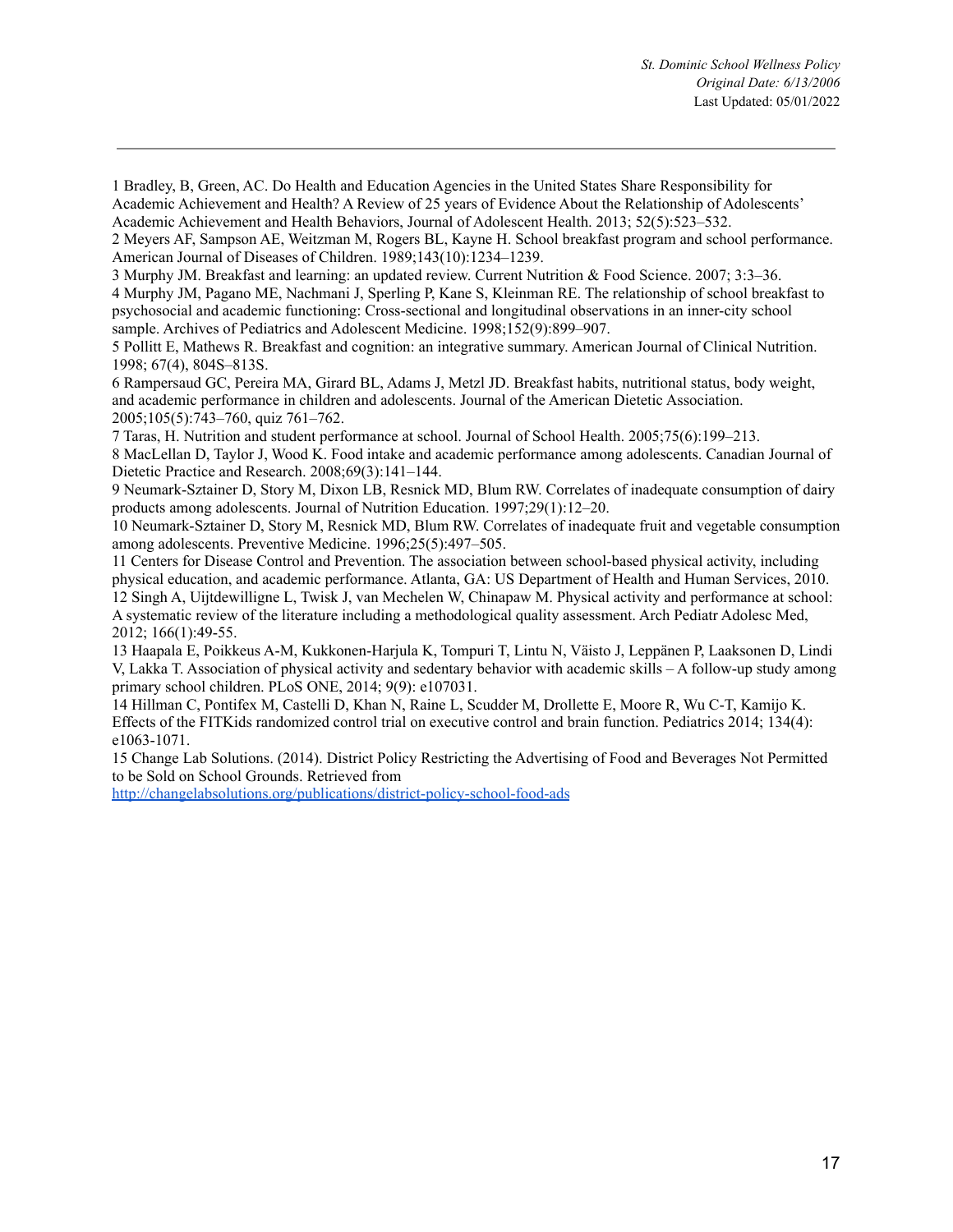We know celebrating birthdays at school is a fun day for children. Instead of getting rid of the bring a treat tradition we have a list of approved treats that are fun, and a healthier option. Please take the time to look this over so we can continue allowing our students to have this tradition.

#### **Birthday Celebration Treat Ideas:**

-Fresh Fruit -Fruit Cups in 100% juice -Unsweetened Applesauce -Nestle Outshine Fruit Bars -100% Fruit Juice -Jonny Pops -Individually wrapped Rice Krispie Treats - Already popped popcorn (brands like Skinny Pop & Boom Chicka for example) -Mott's Fruit Snacks - Welch's Fruit Snacks - Whole Grain Cheez Its -Pretzels -Whole Grain Goldfish -Baked Potato Chips -Whole Grain Graham Crackers -Teddy Grahams -Whole Grain Bars ( Ex:Nutri Grain & Chewy Granola Bar) -Fat Free or Low Fat Pudding -Erasers -Stickers -Play dough -Pencils -Bracelets -Talk to your teacher about organizing an extra recess that you help supervise.

Our School is happy to provide you with a snack cart full of healthy options. However, we understand if this option does not work for your family. Here is a list of ideas of snacks you can send with your child to school if you so choose.

#### **Snack From Home Suggestions:**

- 100% fruit juice with no added sugar
- Fat-free or low fat milk
- -Fruit smoothies (made with frozen fruit with no added sugar and fat-free or low fat yogurt)
- -100% fruit juice slushes with no added sugar
- -Fresh fruit trays, salads or kabobs
- -Fresh vegetables trays, salads or kabobs
- Fat-free or low fat yogurt (alone or as dip for fruits or vegetables)
- -Yogurt parfaits (fat-free or low fat yogurt, fruit and whole grain cereal or granola as topping)
- -Canned fruit or fruit cups (in water, 100% fruit juice or light syrup)
- -Frozen fruit or fruit cups (in water, 100% fruit juice or light syrup)
- -Frosty fruits freeze your own fruit (frozen grapes make a great summer treat!)